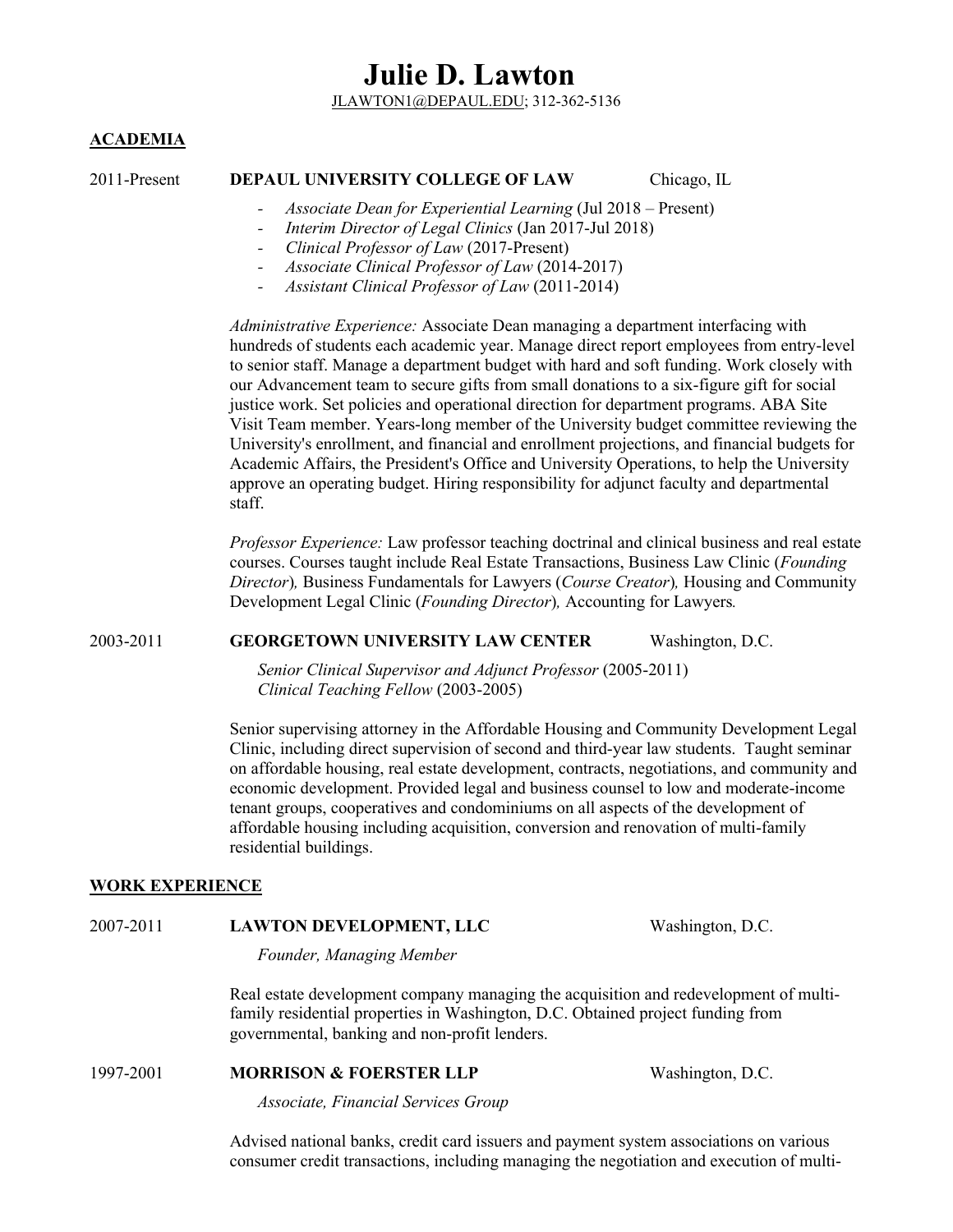million-dollar co-brand credit card agreements, counseling a retail credit card issuer on the sale of one of the country's largest consumer credit card portfolios, and counseling a credit card issuer on the development of an international corporate card program. Counseled financial institutions on the development of new consumer financial products and services, including e-commerce initiatives and retail payment systems. Advised financial institutions on consumer credit regulatory and compliance issues, including the federal Truth in Lending Act and the federal Equal Credit Opportunity Act.

| Summer 1995 | <b>MORRISON &amp; FOERSTER LLP</b>                                                                                                                                                                                                                                         | Washington, DC  |
|-------------|----------------------------------------------------------------------------------------------------------------------------------------------------------------------------------------------------------------------------------------------------------------------------|-----------------|
|             | <b>Financial Services Group</b>                                                                                                                                                                                                                                            |                 |
| Summer 1994 | <b>U.S. DEPARTMENT OF THE TREASURY</b>                                                                                                                                                                                                                                     | Washington, DC  |
|             | Office of Chief Counsel, Internal Revenue Service                                                                                                                                                                                                                          |                 |
|             | <b>Financial Institutions and Products Division</b>                                                                                                                                                                                                                        |                 |
| 1993-1994   | <b>BANK OF AMERICA</b>                                                                                                                                                                                                                                                     | Atlanta, GA     |
|             | Financial Analyst, Commercial Banking                                                                                                                                                                                                                                      |                 |
|             | Conducted financial analysis of banking clients, including financial statement, industry and<br>profitability analysis, management assessment and financial projections for Commercial<br>Banking, Private Banking and Franchise Banking clients seeking commercial loans. |                 |
| Fall 1992   | KIDDER, PEABODY INVESTMENT BANK<br><b>Investment Banking Retail Products</b>                                                                                                                                                                                               | New York, NY    |
| Summer 1992 | <b>ANCHOR SAVINGS BANK</b>                                                                                                                                                                                                                                                 | Tallahassee, FL |
|             | Retail Banking                                                                                                                                                                                                                                                             |                 |
| Summer 1991 | <b>WACHOVIA BANK</b>                                                                                                                                                                                                                                                       | Atlanta, GA     |
|             | Corporate Banking                                                                                                                                                                                                                                                          |                 |
|             |                                                                                                                                                                                                                                                                            |                 |

#### **EDUCATION**

**GEORGETOWN UNIVERSITY LAW CENTER**, Washington, D.C. LL.M

- **HOWARD UNIVERSITY SCHOOL OF LAW**, Washington, D.C. Juris Doctor, *Cum Laude*
- **FLORIDA A&M UNIVERSITY,** School of Business and Industry, Tallahassee, FL B.S., Business, *Magna Cum Laude*

#### **LICENSES** Licensed in Illinois (Active) and Maryland and Washington, D.C. (Inactive)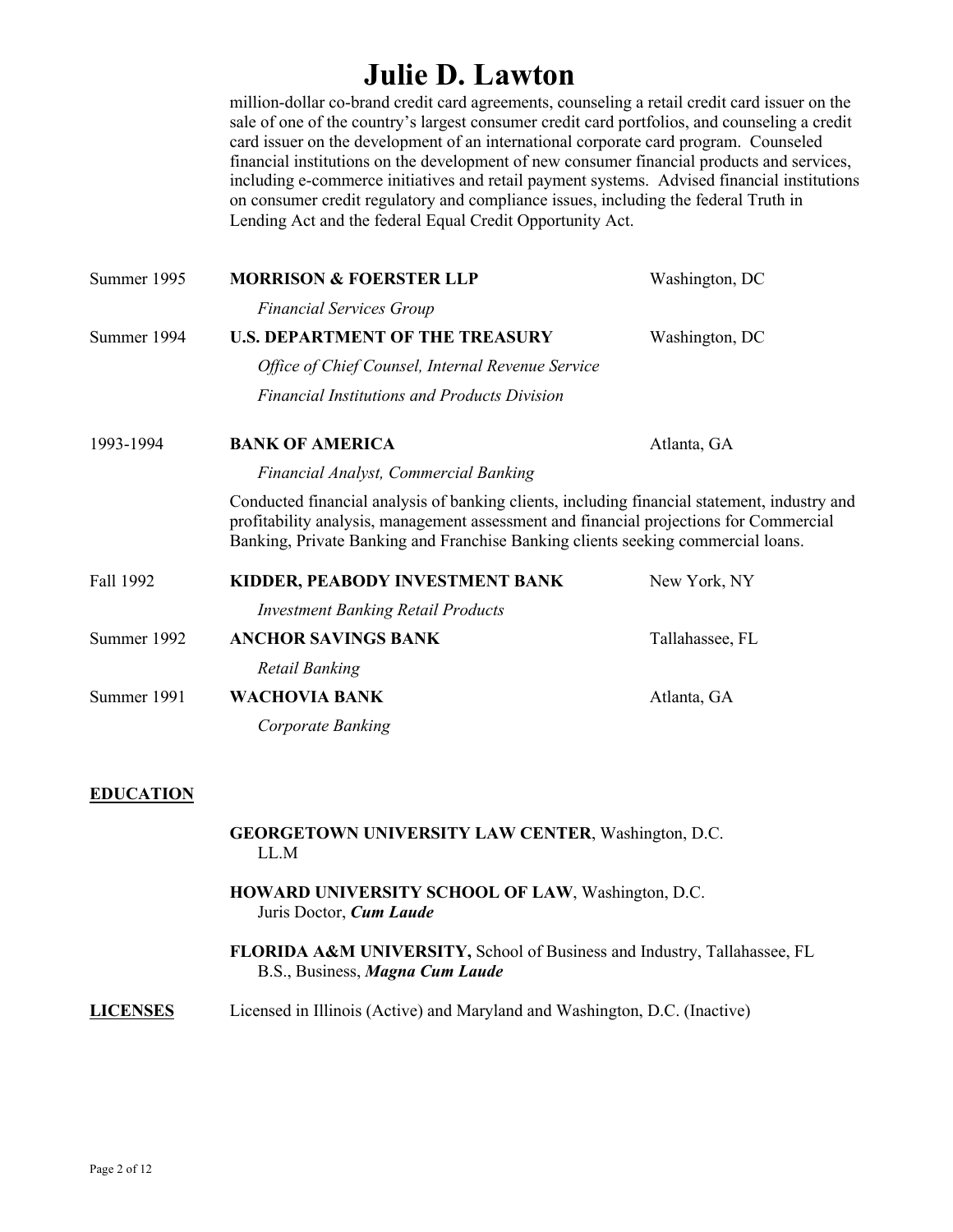### *Scholarship and Awards*

### **Books**

*Business Fundamentals for Law Students* (Carolina Academic Press) (forthcoming 2022)

### **Articles**

*Teaching Social Justice in Law Schools: Whose Morality Is It?*, **50 Indiana L. Rev. 813** (2017)

*Am I My Client? Revisited: The Role of Race in Intra-Race Legal Representation* **22 Mich. J. Race & Law 13** (2016) (Lead Article)

*Who Is My Client? Client Centered Lawyering with Multiple Clients,* **22 Clinical L. Rev. 145** (2015) (peer-reviewed, peer-edited, blind submission law review published by New York University)

*Unraveling the Legal Hybrid of Housing Cooperatives*, **83 UMKC L. Rev. 117** (2015)

*Limited Equity Cooperatives: The Non-Economic Value of Homeownership*, **43 Wash. U. J.L. & Pol'y 187** (2013)

*Tenant Purchase as a Means of Creating and Preserving Affordable Homeownership*, **20 Geo. J. on Poverty L. & Pol'y 55** (2012)

#### **Symposia**

*The Imposition of Social Justice Morality in Legal Education,* **4 Ind. J.L. & Soc. Equality 57** (2016), Symposium: *Living Without in America*

*Warsaw Rebuilt: Incorporating Affordable Housing by Design*, **63 Studia Luridica 115** (2016) (University of Warsaw law review)

*Preserving Homeownership Through the Power of the Collective: Lessons for Barcelona*, **297 Revista de Derecho Urban**!**stico y Medio Ambiente 31** (2015) (lead article)

#### **Book Reviews**

Book Review, **21 J. Aff. Hous. & Comm. Dev. L. 281** (reviewing Academic Entrepreneurship and Community Engagement: Scholarship in Action and the Syracuse Miracle (2011))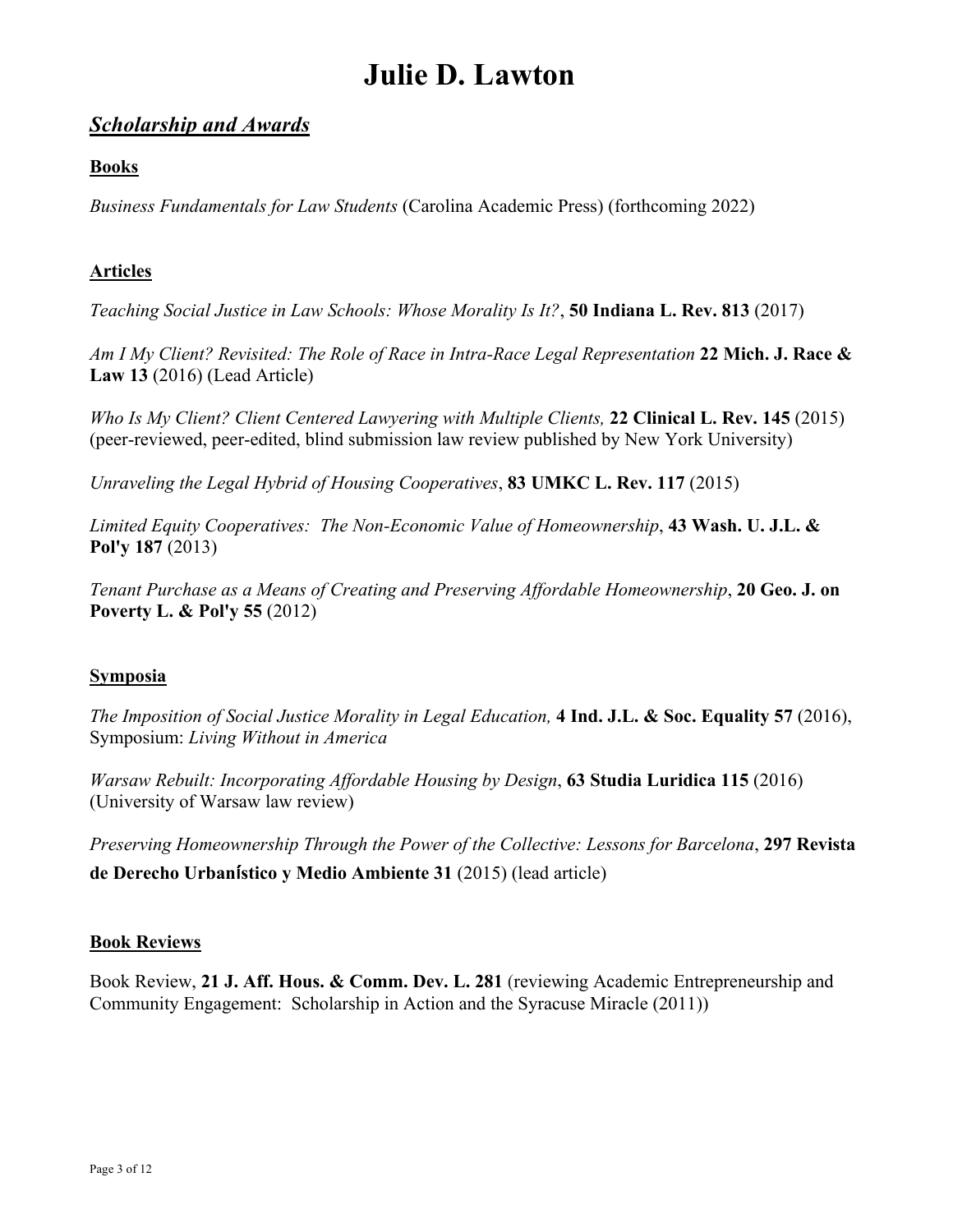#### **Peer Reviews**

Peer Reviewer, **Journal of Urban History**, "*Fighting Redlining and Gentrification in Washington,*

*DC: The Adams-Morgan Organization and Tenant Right to Purchase*"(2014)

Peer Reviewer, **DePaul Journal of Social Justice**, *From Ethical Demands to the Coming Integration* (2013)

### **Media**

**Philanthropy Magazine**, *Philanthropy or Social Activism?,* Fall 2016

**Insight Into Diversity Magazine**, *Social Justice Education at Law Schools: Imperative or Imposition?* Jun 2016

#### **Media coverage of my article,** *The Imposition of Social Justice Morality in Legal Education***:**

- Wall Street Journal (Law Blog), *Law Schools are 'Indoctrinating Students with a Social Justice Morality' Says Professor,* Apr. 13, 2016
- TaxProf Blog, *Clinical Law Prof Questions Indoctrinating Students with Social Justice Morality and Requiring Pro Bono by Students, Not Faculty and Administrators*, Apr 14, 2016
- Above the Law, *Are Law Schools Just Liberal Indoctrination Factories*, Apr 19, 2016
- Chicago Appleseed, *Law Schools and the Duty of Pro Bono Service*, May 31, 2016

#### **Chicago Daily Law Bulletin**

- *DePaul Law Class Gives Students a Sense of the Real World,* Feb 15, 2019
- *DePaul University Legal Clinic Gives Students Hands-On Learning Experience*, Oct 23, 2015

#### **Dialogue Magazine and DePaul Newsline (DePaul University publications)**

- *New Business Law Clinic Aims to Assist DePaul Entrepreneurs,* February 21, 2019
- *Entrepreneurial Ventures in Business and Law: Professor Lawton Infuses Business and Entrepreneurship into the Law Student Experience*, Summer 2016
- *Students Bring Legal Literacy Program to Mercy Housing*, Summer 2014

#### **Awards**

- *Coleman Foundation Fellow*, 2015-2016
- *DePaul Engage Faculty Recognition*, 2015 (One of 40 faculty in the University whose teaching and mentorship played an important role in student development as socially responsible and engaged citizens and leaders).

#### **Leadership**

- Associate Dean for Experiential Learning (Jul 2018-Present)
- Interim Director of DePaul Legal Clinics (2017-2018)
- **ABA** Site Visit Team Member
	- o Feb 2020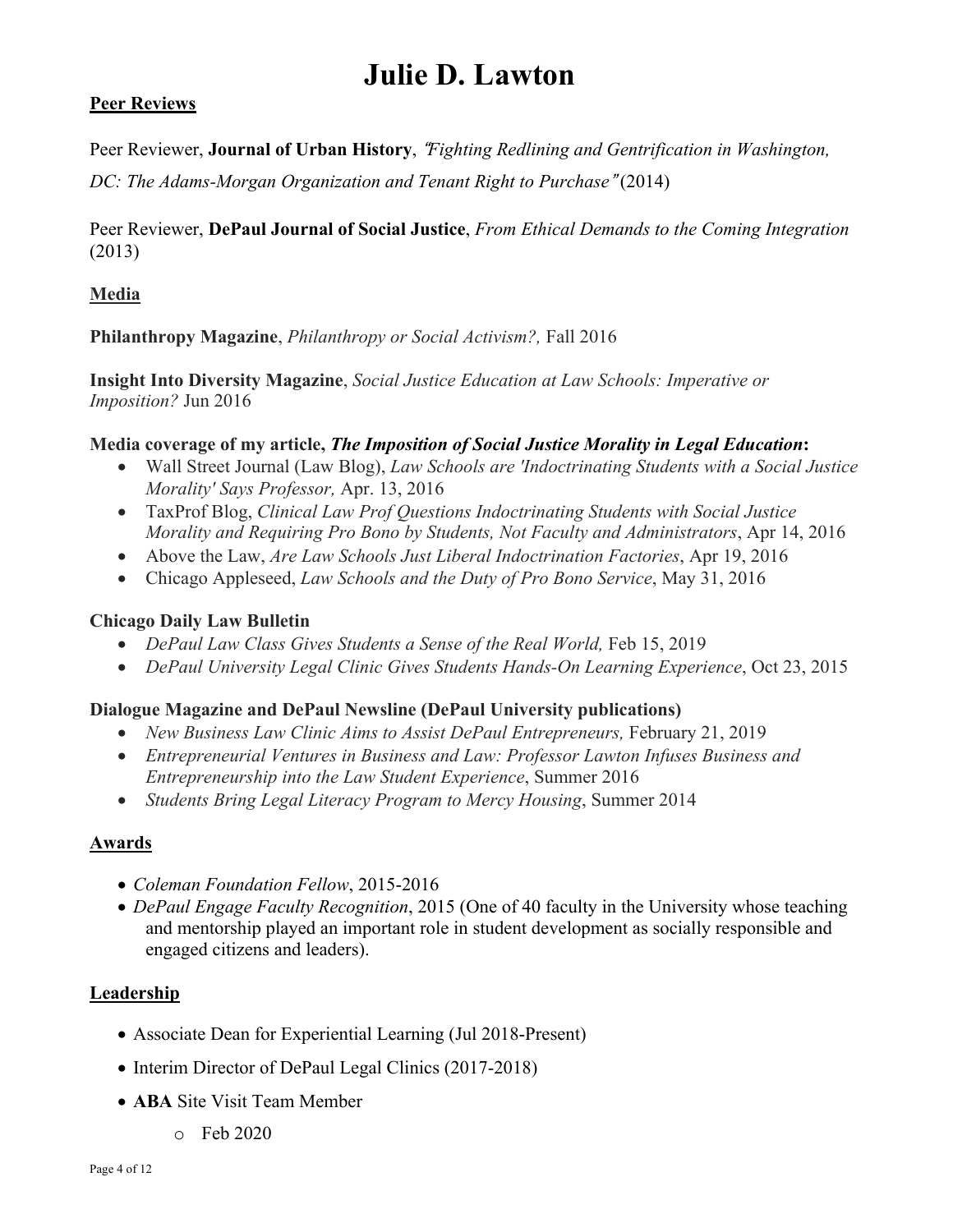- o Feb 2018
- **AALS** Section on Clinical Legal Education, Treasurer and **Executive Committee** (2015-2017)
- **AALS** 2016 Conference on Clinical Legal Education **Planning Committee**
- **AALS** Section on Clinical Legal Education, Co-Chair, Diversity in Leadership Committee (2012-2017)
- Leading People at DePaul Cohort (2018-2019)
- Host and Co-Organizer, 13th Annual Transactional Clinical Conference at DePaul University College of Law
- Chair, Faculty Council Budget Committee (2015-2017)
	- o University Faculty Compensation Study for Tenure-Line Faculty (2015-2017)
	- o Co-Chair (2014-2015)
- Strategic Resource Allocation Committee (University Budgeting Committee) (SRAC) (2014- 2017; 2018-2021)
- Faculty Council Executive Committee (2015-2017)
- Law School Dean Search Committee (2014-2015)
- Law School Dean Review Committee (2019)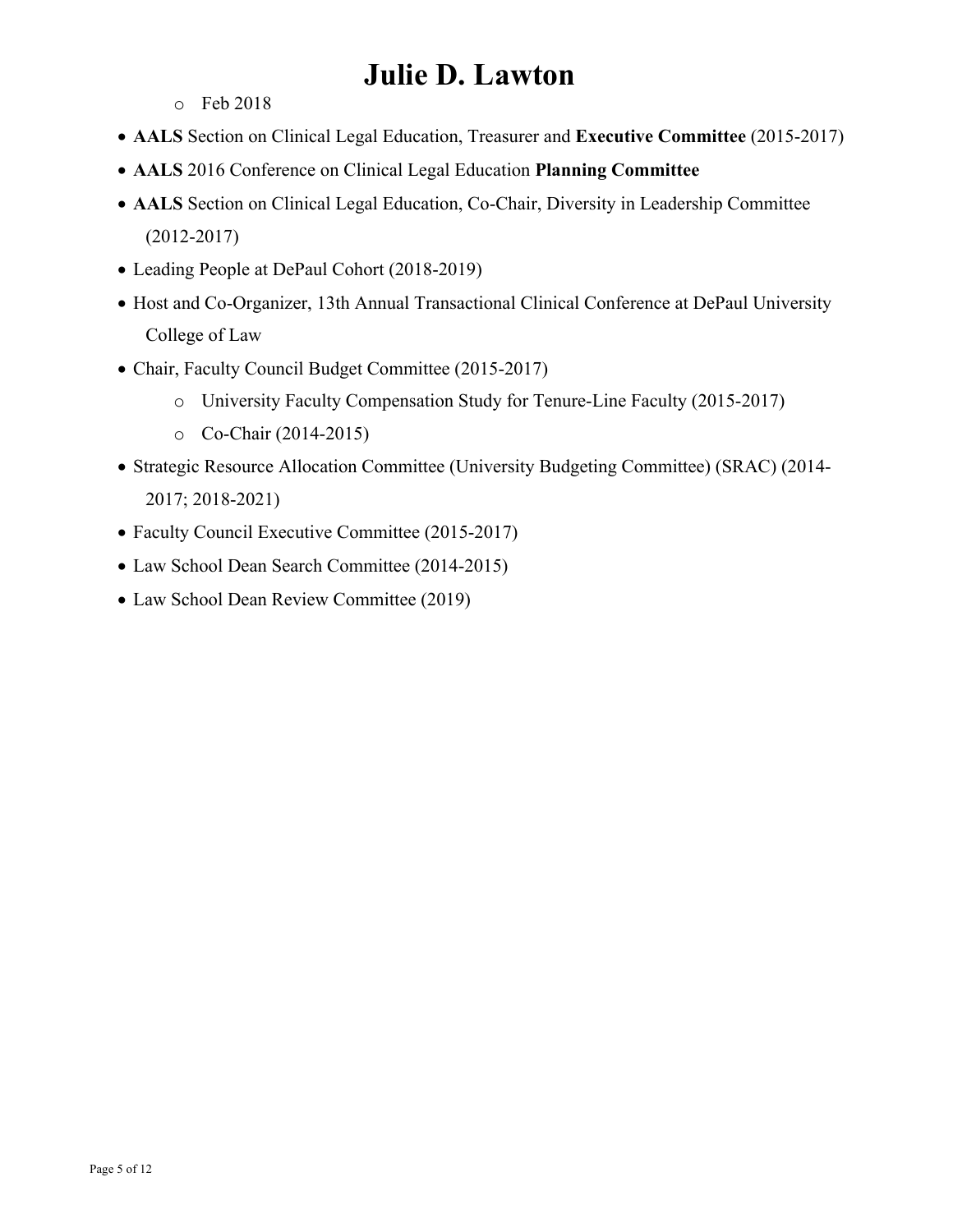### *Presentations*

### **2021**

- Invited Panelist, **AALS Conference on Clinical Legal Education**, Clinical, Externships, and Experiential Law Program Directors Workshop
- Invited Panelist, **AALS** *Clinicians of Color Workshop,* "Risk Mitigation & Best Practices for Engaging in Racial Justice Work"

### **2019**

- Invited Panelist, **AALS Annual Meeting**, Section on Transactional Law and Skills, *Transactional Law and Finance: Challenges and Opportunities for Teaching and Research Panel*
- Presenter, **NYU Clinical Law Review Writers Workshop**, *Business Fundamentals for Lawyers textbook*
- Presenter, **AALS Conference on Clinical Legal Education**, *Business Fundamentals for Lawyers textbook*
- Invited Panelist, **AALS Conference on Clinical Legal Education**, *Clinicians of Color Workshop*

#### **2018**

• Moderator, **DePaul University College of Law,** Business and Commercial Law Journal Annual Symposium, *Lending and Litigating: A Look into Chicago*\$*s Commercial Real Estate Market*

#### **2017**

• Invited Presenter, **University of Michigan***,* Michigan Journal of Race and Law Speaker Series, "Am I My Client? Revisited: The Role of Race in Intra-Race Legal Representation"

#### **2016**

• Invited Presenter, **New York Law School Clinical Theory Workshop**, "*Am I My Client?*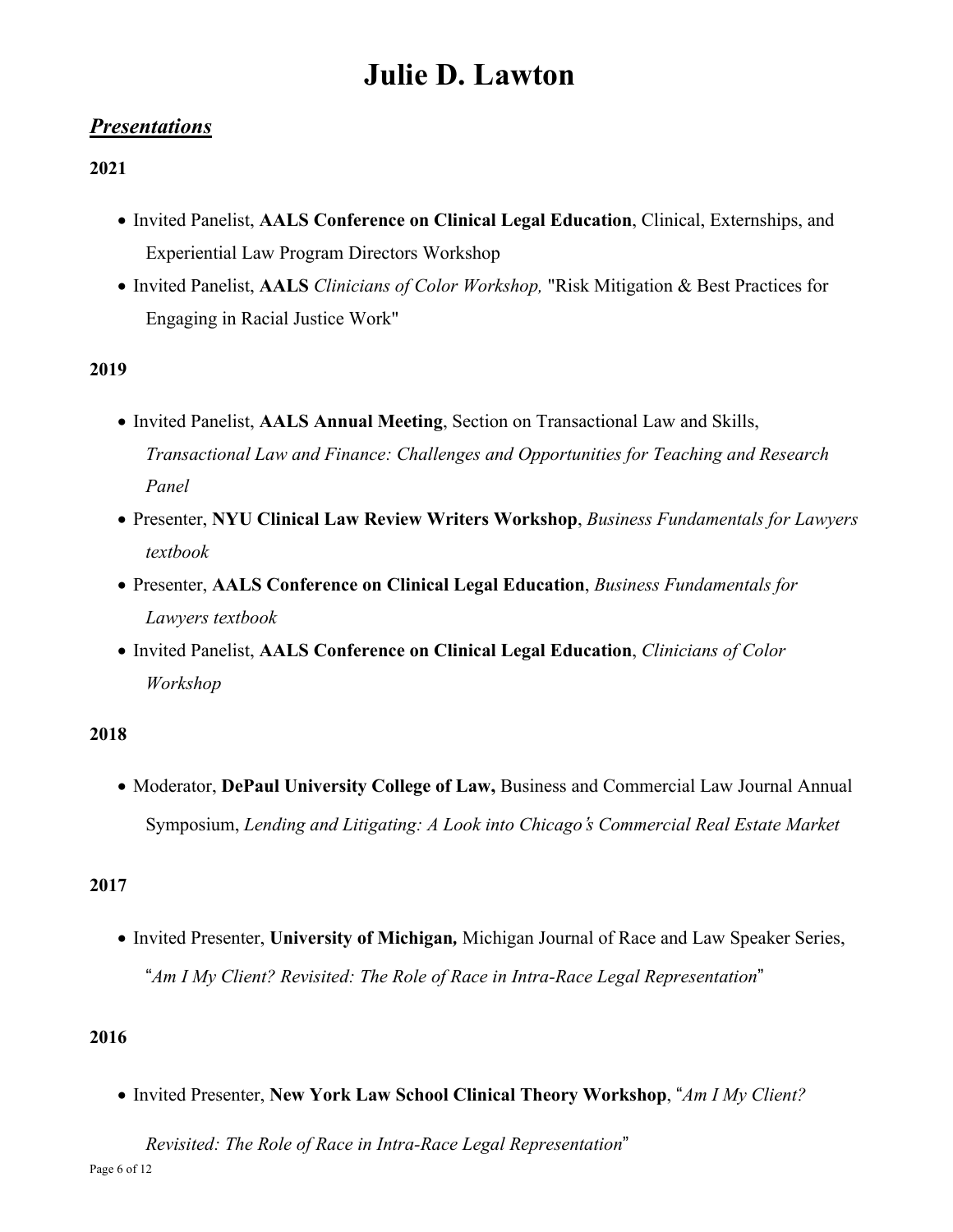• Presenter, Southern California Clinical Scholarship Workshop, **UC Irvine,** "*Am I My Client?*

*Revisited: The Role of Race in Intra-Race Legal Representation*"

- Presenter, **AALS Conference on Clinical Legal Education**, "*The Personal Identities of Housing* Cooperatives"
- Presenter, **Univ. of Iowa - The Lutie Lytle Black Women Law Faculty Writing Workshop**, "*Teaching Social Justice in Law School: Whose Morality Is It?*#
- Host and Moderator, **ABA Forum on Affordable Housing and Community Development Law, Law School Initiative Program,** *Careers in Affordable Housing and Community Development Law*

### **2015**

- Invited Panelist, Symposium of the **Indiana Journal of Law and Social Equality at Indiana University-Bloomington**, "*The Imposition of Social Justice Morality in Legal Education*"
- Presenter, **AALS Conference on Clinical Legal Education** "*The Imposition of Social Justice Morality in Legal Education*"
- Invited Participant, Study Space VIII Warsaw: Urban Recovery and Resilience in the Wake of Conflict, Crisis and Disaster

#### **2014**

- Presenter, **AALS Conference on Clinical Legal Education** "*Who Is My Client?* Client Centered Lawyering with Multiple Clients"
- Panelist, **AALS Conference on Clinical Legal Education**, *Navigating the Complexities of the Clinical Job Market*
- Moderator, **AALS Conference on Clinical Legal Education** Work-in-Progress Session
- Invited Participant, Study Space VII Barcelona: Beyond Affordable Housing: An Interdisciplinary Multinational Approach to Adequate Housing Options
- Panelist, DePaul University College of Law, "Law Practice 101: Public Interest"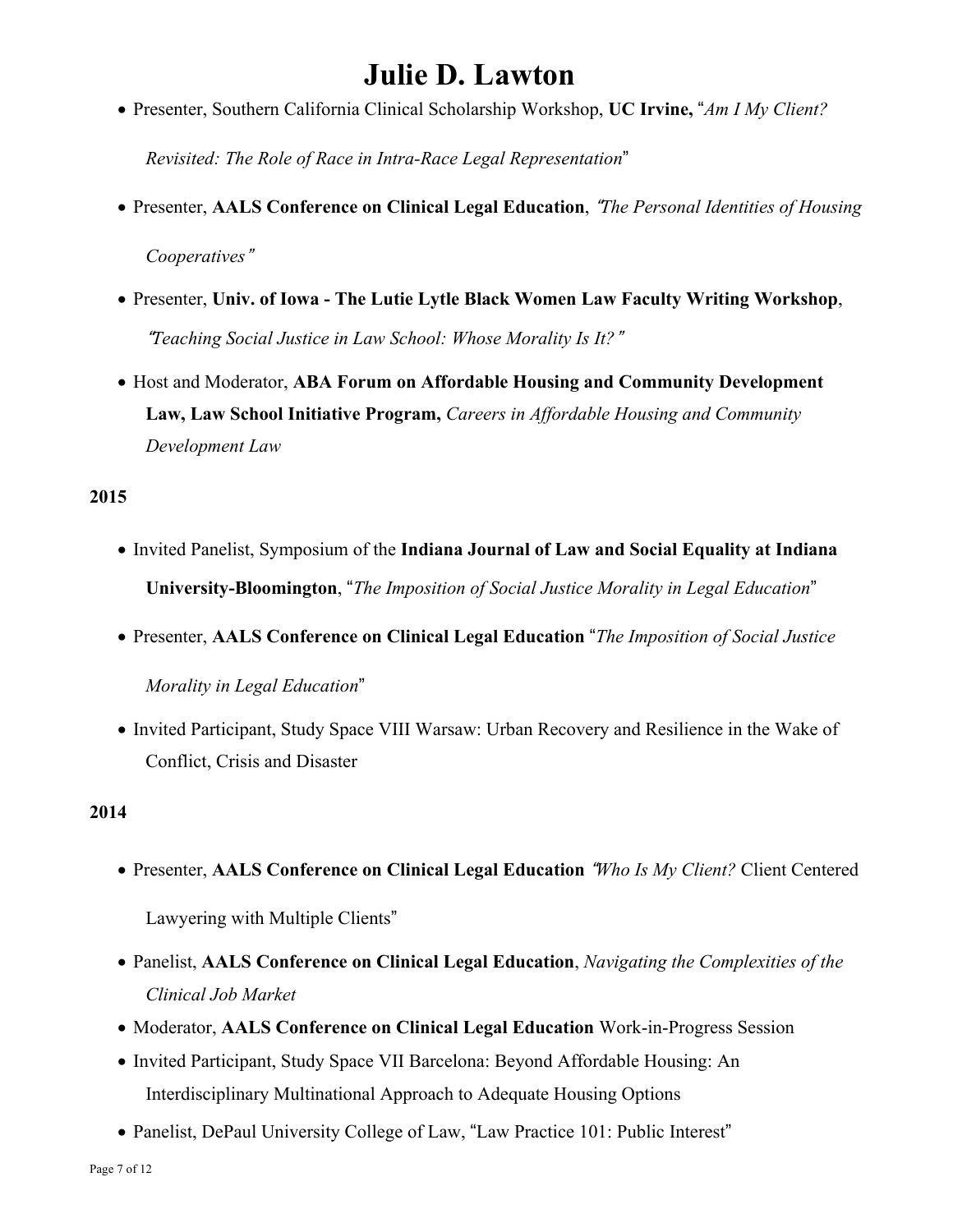• Presenter, **Northeast People of Color Conference (University of Puerto Rico)** "*Unraveling the*

 $Legal$  *Hybrid of Housing Cooperatives*"

- Plenary Panelist, **AALS Law Clinical Director**\$**s Conference** "*Clinic Staffing Structures:*  $Clinical Teaching Fellowship"$
- Presenter, **AALS Conference on Clinical Legal Education** "*Limited Equity Cooperatives: The*  $Non-Economic$  *Value of Homeownership*"
- Presenter, Chicago Junior Faculty Workshop: "*Limited Equity Cooperatives: The Non-Economic Value* of *Homeownership*"

#### **2012**

- Presenter, **Arizona State University Southwest Junior Clinicians Conference** "*Maximizing*  $Clinical$  *Fellowships*"
- Working Group Facilitator, **AALS Conference on Clinical Legal Education**
- Presenter, **NYU Clinical Writer**\$**s Workshop** "*Limited Equity Cooperatives: The Non-Economic*

*Value* of *Homeownership*"

- **Speaker and Co-Host of DePaul CPIL Vincentian Symposium**: *Neighborhoods and the Legacy of Segregation in Chicago: A Discussion about Historical and Present Racism in Housing, Education, and Incarceration*
- Presenter, DePaul SBA Diversity Week Panelist "*Social and Political Challenges Facing Communities of Color in Affordable Housing*"

#### **2011**

• Presenter, Annual Transactional Clinicians' Conference "Specialized Clinics"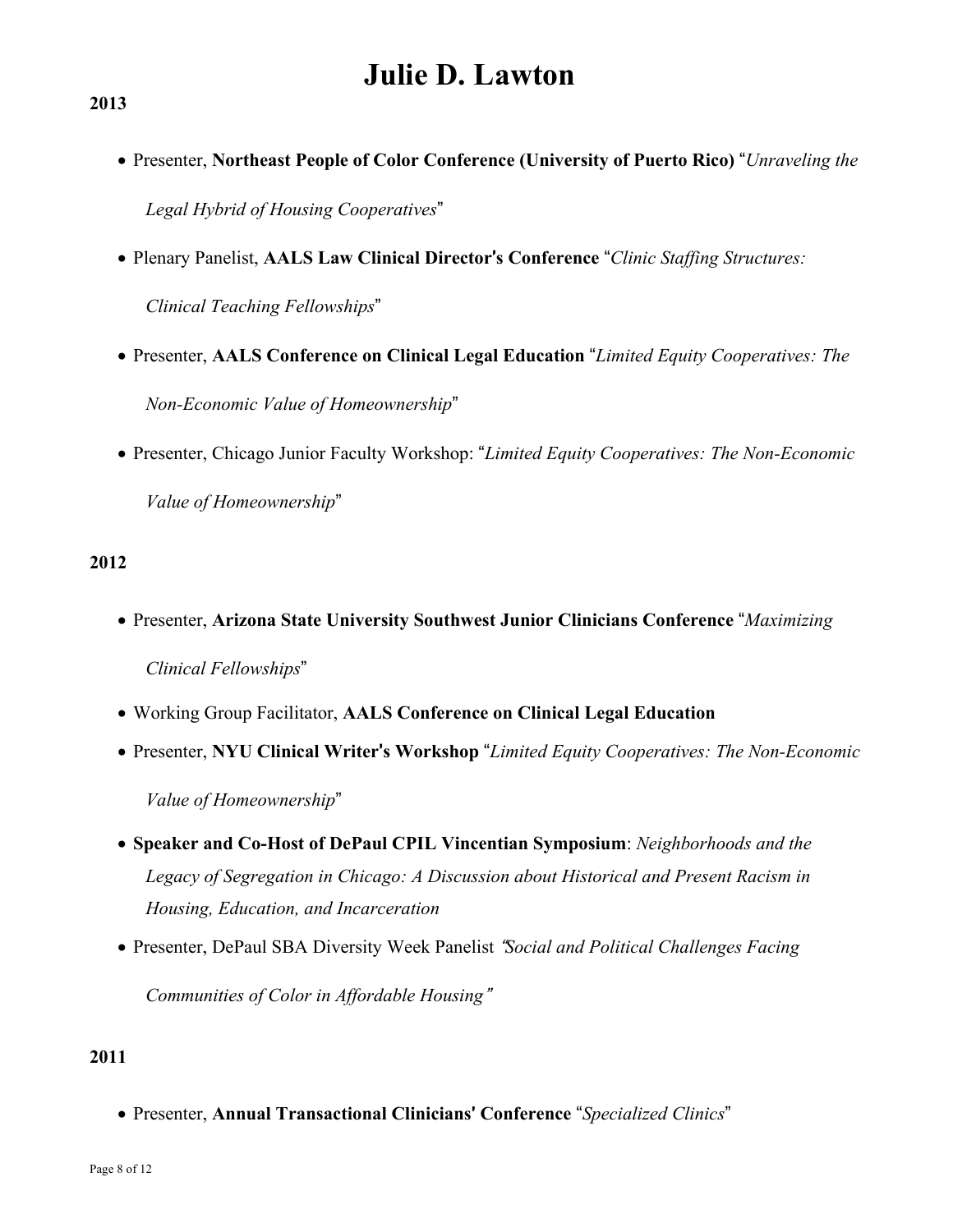**2010**

• Presenter, **Association for Law, Property and Society** "*Tenant Purchase as a Means of*

 $C$ reating and Preserving *Affordable Homeownership*"

#### **2007**

- Featured Speaker, Howard University School of Law Fair Housing Clinic Community **Presentation, "Washington, D.C. Tenant Purchase Rights"**
- Plenary Panelist, **Howard University School of Law**\$**s Third Annual** "**Fair Housing** Law for the People"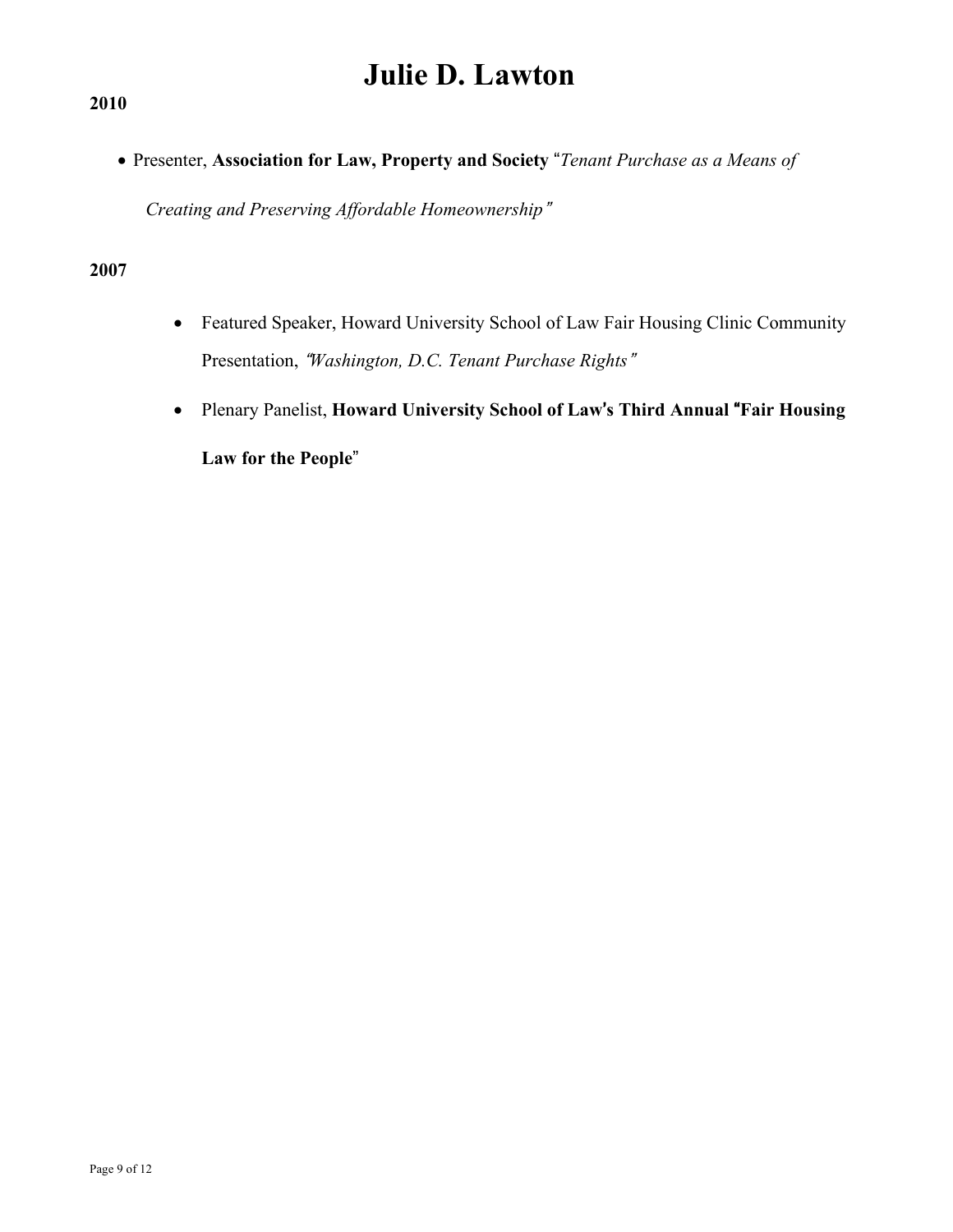### *Service*

### **University**

- **Chair**, Faculty Council Budget Committee (2015-2017)
	- o University Faculty Compensation Study for Tenure-Line Faculty (2015-2017)
	- o Co-Chair (2014-2015; 2018- Present)
- Strategic Resource Allocation Committee (University Budgeting Committee) (SRAC) (2014-2017; 2018 - 2021)
- Faculty Council Executive Committee (2015-2017)
- Law School Dean Search Committee (2014-2015)
- Faculty Council (Alternate) (2013-2014)
- Hooder, Commencement (2015; 2019)

### **College**

- Associate Dean for Experiential Learning (2018-Present)
- Interim Director of Legal Clinics (2017-2018)
- Member:
- o Admissions Committee (2020-Present)
- o Appointments Committee (2012-2014; 2021-2022)
- o Budget Advisory Committee (2014-2015)
- o Business and Entrepreneurship Committee (2016-Present)
- o Business Law Committee (2014-2016)
- o Career Services Advisory Committee (2014-2015)
- o Curriculum Committee (2016-Present)
- o Faculty Handbook Committee (Contributor for new Faculty Handbook) (2011- 2012)
- o Minority Scholarship Review Committee (2012)
- o Public Interest Committee (2011-2015)
- o Readmissions Committee (2014-2016)
- o Skills Faculty Task Force (2013-2014)
- o Strategic Planning Committee (2015-2016; 2018-2021)
- o Technology, Online Learning and Facilities Committee (2012-2015)
- Long-Term Contract Renewal Review Committee for legal writing professor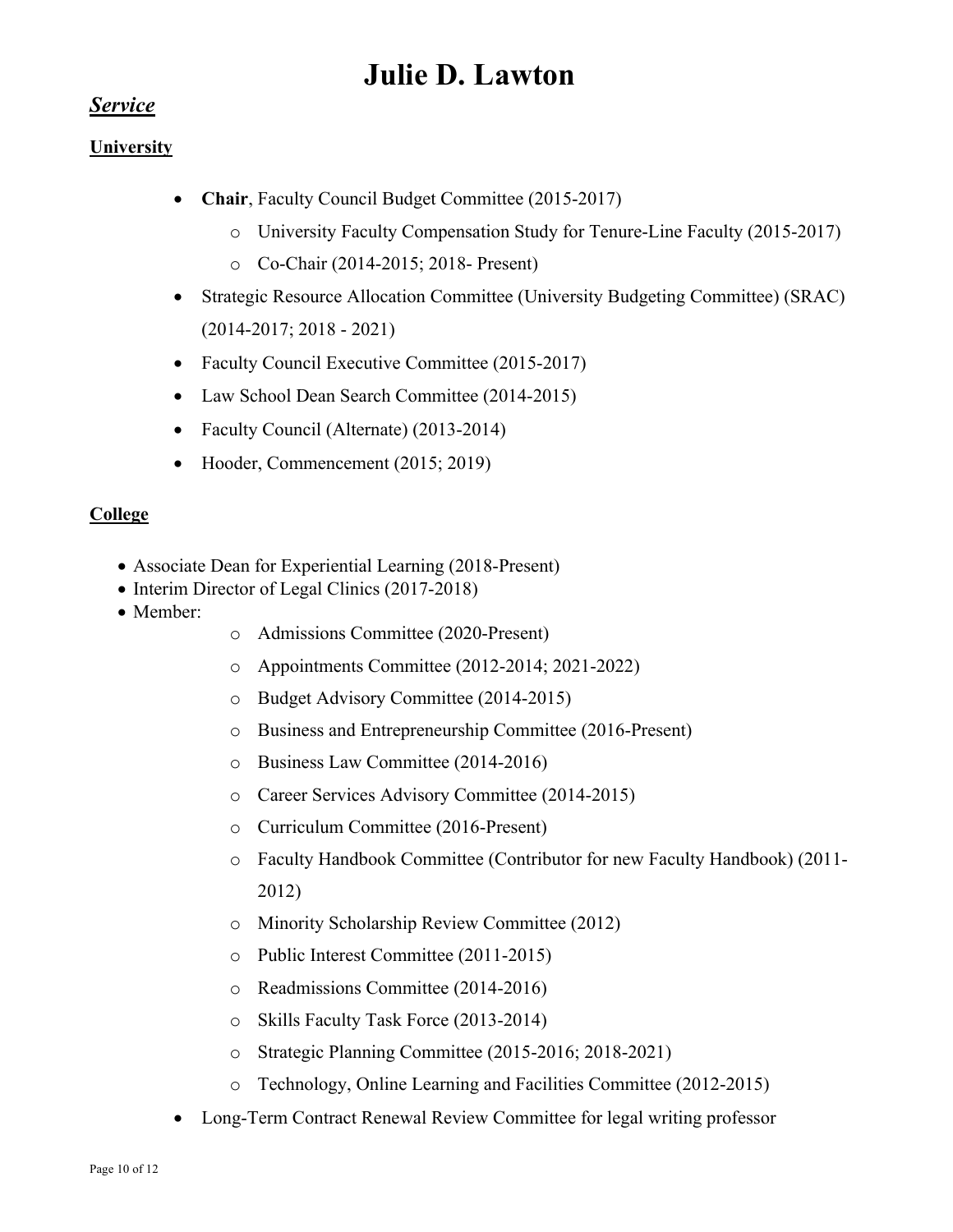#### **Profession**

#### **2020**

• **ABA** Site Team Member

#### **2018**

• **ABA** Site Team Member

#### **2016**

- **AALS** Section on Clinical Legal Education, Treasurer and **Executive Committee** (2015-2017)
- **AALS** 2016 Conference on Clinical Legal Education **Planning Committee**
- **AALS** Section on Clinical Legal Education, Co-Chair, Diversity in Leadership Committee (2012-2017)

#### **2014**

- **Host and Co-Organizer**, 13th Annual Transactional Clinical Conference at DePaul University College of Law
- Invited Judge, Law Meets Transactional Negotiation Competition, Northwestern University
- Invited Judge, BLSA International Negotiations Competition (Milwaukee, WI)

### **2013**

- Participant, First District Appellate Court Access to Justice meeting
- Invited Participant, Chicago Lawyers Committee for Public Interest, "Economic Factors and the Chicago Nonprofit Sector"
- Panelist, HUD Conference on Housing Cooperatives, "Legal Clinic for HUD Sponsored Housing Cooperatives"
- Participant, Chicago Transactional Clinicians Quarterly Meetings